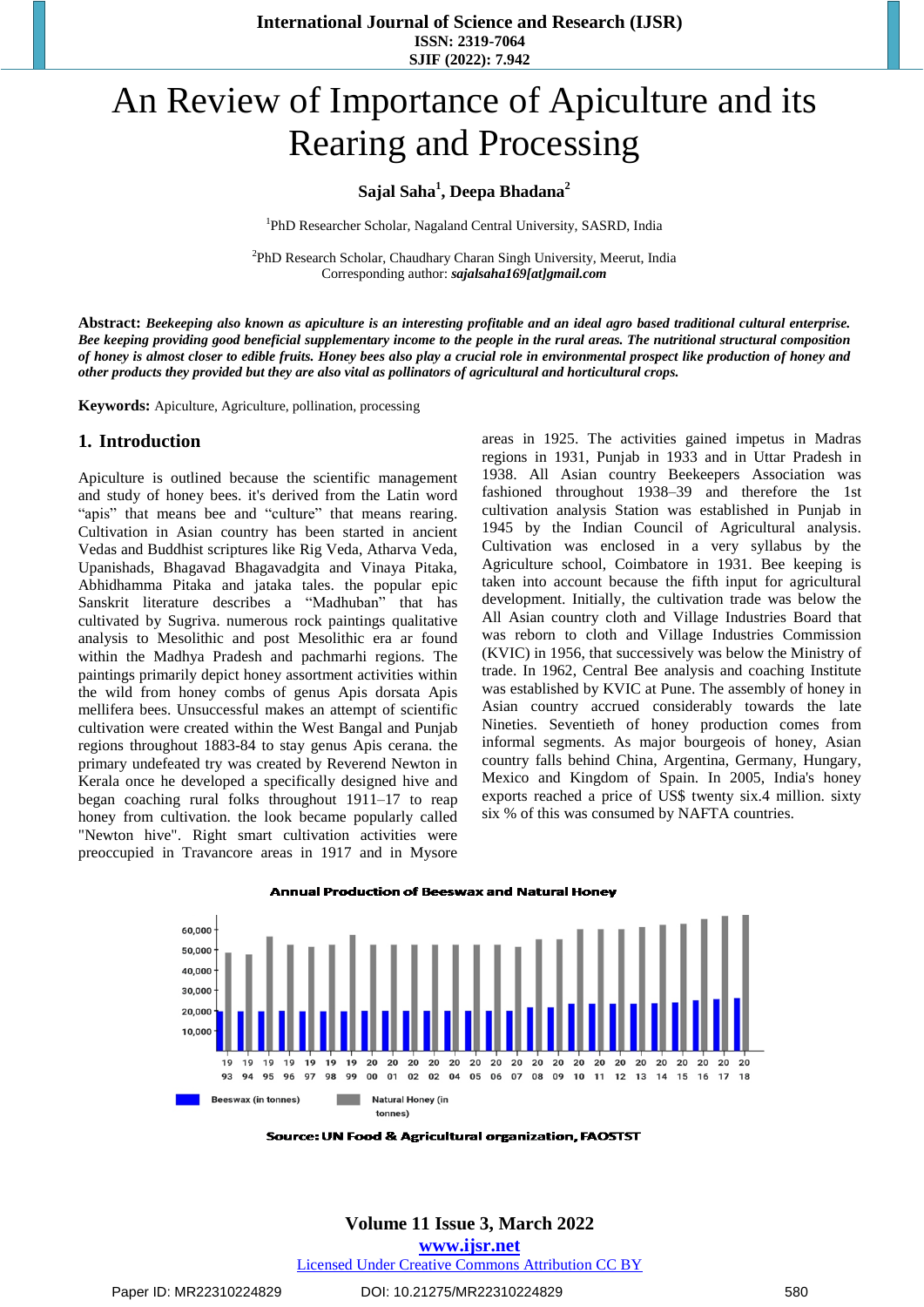### **Objective of Bee-keeping:**

- Bee-keeping provides property support choices for economical, vulnerable communities as a result of its following attributes:
- Provide employment, food and money financial gain while not possession of land.
- Non extractive and property.
- Most suited enterprise once disasters happen.
- Require very little investment and infrastructure.
- Hive merchandise are low volume, high price with sensible shelve life.
- Most engaging enterprise to earn foreign modification.
- Enhance productivity levels of agriculture, agriculture and fodder crop through impregnation service.
- Help in overcoming the issues of deficiency disease and human health.
- Bee impregnation is significant for all times on earth in terms of multifariousness conservation.
- Provide effective linkage to alternative farming system with positive ecological consequences.

# **Organization of bee keeping**

#### **Types of honey bee:**

- Apis dorsata (Rock bee)
- Apis florea (Little bee)
- Apis indica (Indian bee)
- Apis mellifera (European bee)

# **Castes of honey bee:**

Honey bee may be a social insect. Basically, each honey bee colony includes of one queen, many hundred drones and several other thousand employees castes of honey bees. Queen may be a fertile and practical feminine wherever as a employee may be a sterile feminine and therefore the drone may be a male bee insect

# **Queen:**

Every colony contains a queen that is that the mother and solely sexually developed feminine. All the members of colony area unit the product of queen, in order that it's known as mother queen. She mates with the drone, the male bee, within the air once or a lot of in her life time and lays eggs throughout her life. A well developed queen measurement 15-20mm long. She lays a pair of to 2000 eggs per day and regarding 15lakh eggs area unit arranged in her life time. A queen live for two to five years and once it's weak or unable to put eggs it's replaced by one among the girl queens.

## **Worker:**

They area unit underneath developed females that are made from the inseminated eggs however stay sterile thanks to non availableness of royal-jelly. It's smaller in size than queen and has sting on the terminal finish of abdomen. They are hind legs are changed for spore assortment. They are play necessary role of maintenance comb, collect honey from flowers, guard the colony against enemies, maintain the temperature of hive and watch out of queen and feeding of royal-jelly.

# **Drone:**

It is haploid, fertile male. The males area unit larger than employees and area unit quite abuzz. They're unable to assemble food, however eat vicariously. They're stingless and their main perform is to fertilize the feminine (queen) the quantity of drones during a colony varies from 200-300, however throughout dangerous season they're driven out. The drones develop pathogenically from un-impregnated eggs.



**Fig:** Life cycle of honey bee

|               | EGG LARVA                                          | <b>PUPA</b>           | Total     |
|---------------|----------------------------------------------------|-----------------------|-----------|
|               | Oueen $\vert$ 3 days $\vert$ 5- $\frac{1}{2}$ days | $7-\frac{1}{2}$ days  | 16 days   |
| Worker 3 days | 6 days                                             | 12 days               | 21 days   |
| Drone         | $\vert$ 3 days $\vert$ 6- $\frac{1}{2}$ days       | $14-\frac{1}{2}$ days | $24$ days |

# **Volume 11 Issue 3, March 2022**

**www.ijsr.net**

Licensed Under Creative Commons Attribution CC BY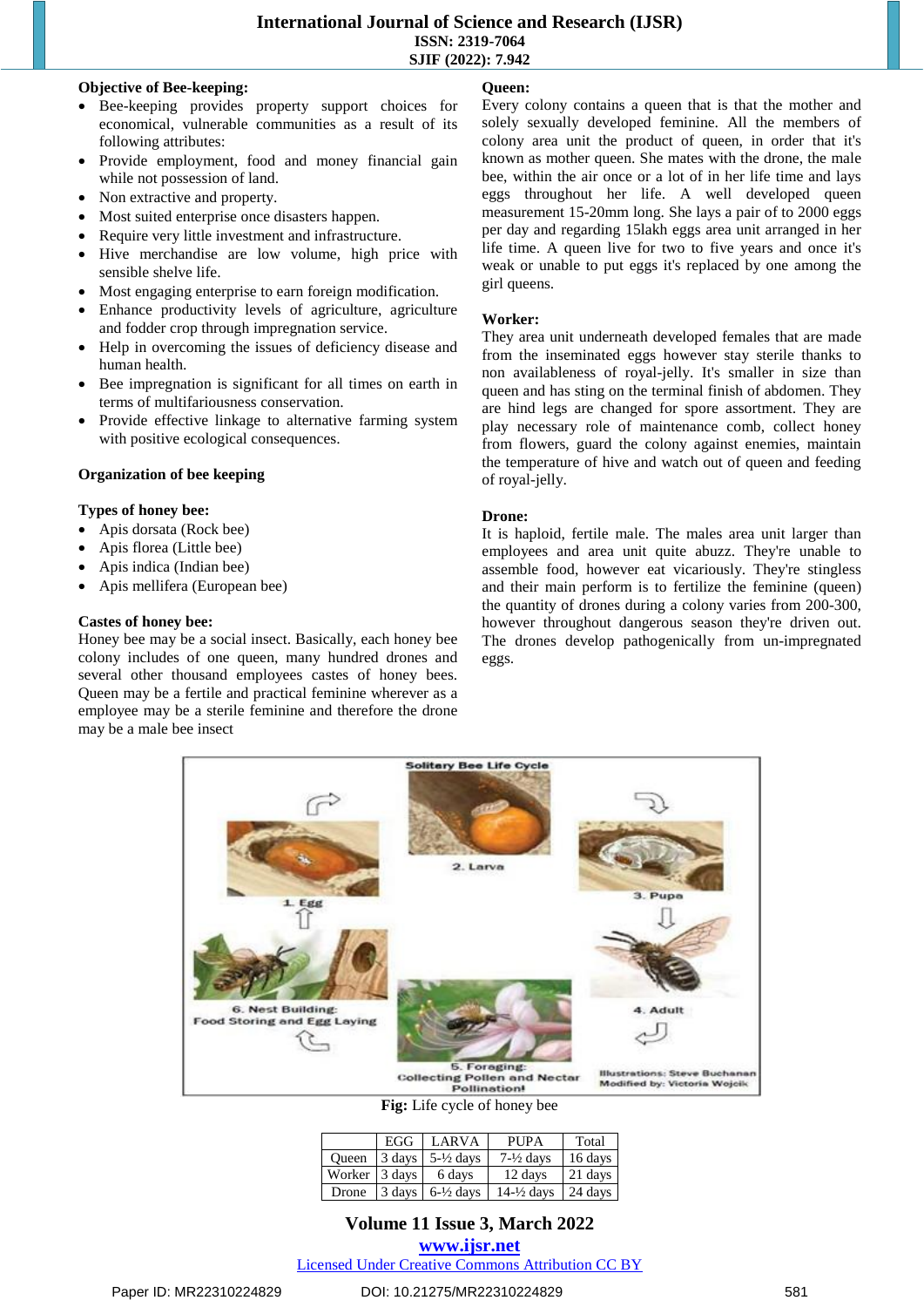# **International Journal of Science and Research (IJSR) ISSN: 2319-7064 SJIF (2022): 7.942**



**Source: Saharanpur KVK Center** 

#### **Equipments used in bee keeping**

#### **Queen Excluder:**

This consists of a frame fitted with a aluminous wire web assembled along zero.15 inches apart. It is utilized for preventing the queens entrance from the brood chamber to the super chamber. The holes within the web don't cause any inconvenience to the employees to submit to it.

#### **Comb Foundation:**

It is a sheet of bee wax on either side of that precise form of various cells of the comb is created earlier. The sheet is move the dimensions of hanging frame and is fitted within it. It will be used for many years.

#### **Bee gloves:**

They are animal skin gloves utilized by beekeepers to shield their hands from sting of bees.

#### **Bee veil:**

A bee veil could be a covering to shield the keepers face from the sting of bees. It's created of fine web, typically glossy through that bees cannot pass.

#### **Smoker:**

It is a tool utilized by keepers to subdue the bees if irritated throughout hive inspection. The materials use for manufacturing smoke square measure something like rotten wood, chips, wood latches, waste papers etc.



Fig: A modern bee hive

#### **Hive tool:**

It is a flat, slim and long piece of iron that facilitate in scraping the dirty materials deposited by the bees particularly bee glue and superfluous items of comb on the inner walls of the hive.

#### **Uncapping knife:**

It is an extended, broad iron piece that helps in removing cap of the hive for examination at regular intervals.

#### **Bee brush:**

It is an outsized brush usually used to brush aside bees from honey comb significantly at the time of extraction.

# **Volume 11 Issue 3, March 2022**

**www.ijsr.net**

Licensed Under Creative Commons Attribution CC BY

#### Paper ID: MR22310224829 DOI: 10.21275/MR22310224829 582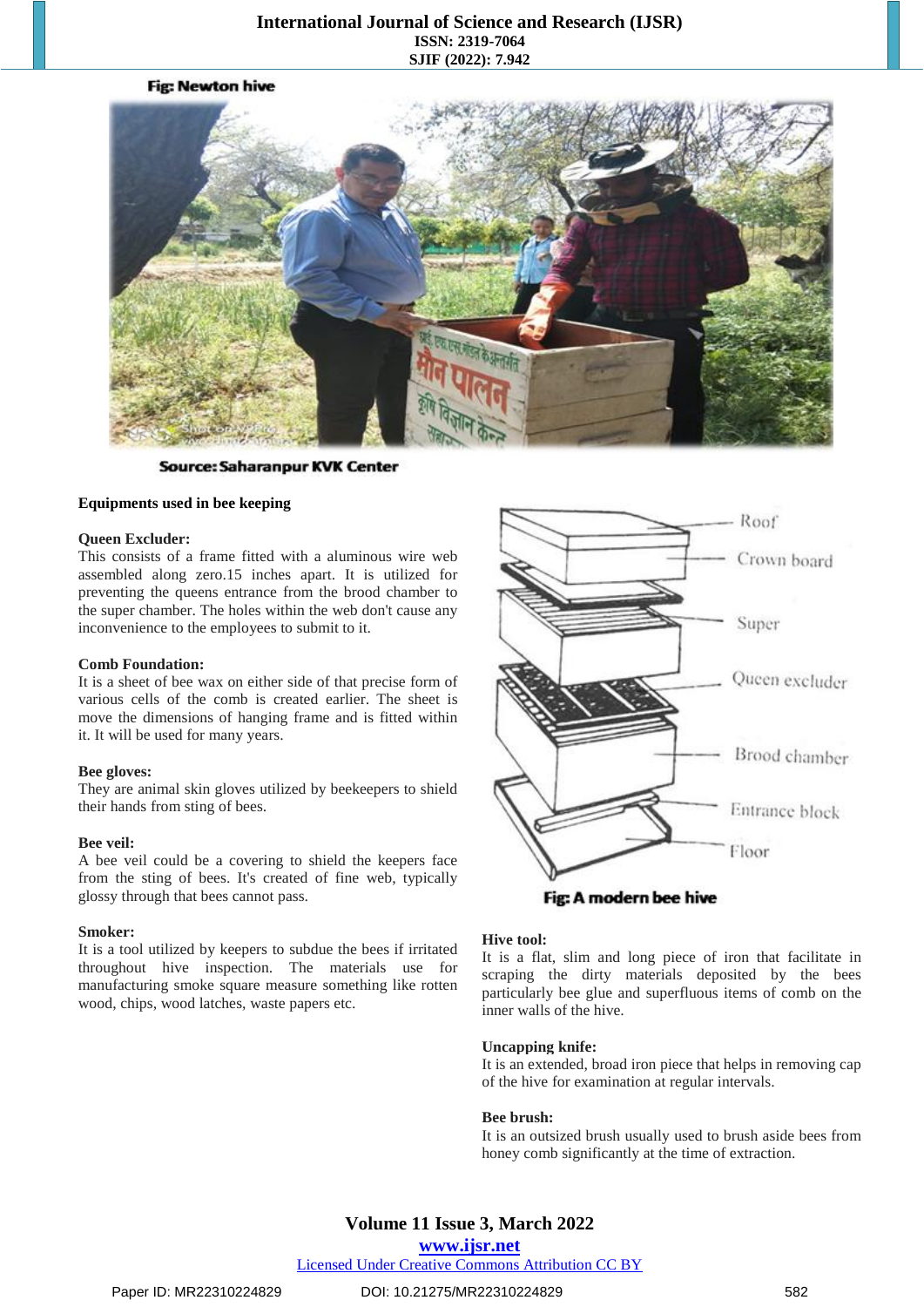# **International Journal of Science and Research (IJSR) ISSN: 2319-7064 SJIF (2022): 7.942**

# **Queen introducing cage:**

It is a pipe created of wire web through that the queen cannot pass, each the pipe square measure opened. This toll is employed for keeping the queen in remission within the hive for regarding twenty four hours, in order that she gets at home with the hive further because the employee bees. When swing the queen within the cage each the ends of the pipe is closed with "queen candy" (made by kneading fine granulated sugar with very little honey). Currently the cage is place within the hive. In regarding twenty four twenty four time a hole is created in candy because of intake of candy by employees further as queen, there by emotional the queen. If the bees fail to eat the candy at intervals forty eight hours, the queen ought to be un-leash directly.

#### **Feeder:**

During drought and lack of natural food these area unit fed with artificial food. Sweetener area unit taken within the bottle is place over the frame of brood chamber to stop the bees from sinking within the syrup. This instrument is employed for extracting honey from frame with none destruction to the comb. It's a drum created of metal, having many pockets round the rotating wheels. The collected honey is taken out from the drum through the outlet at rock bottom. When extraction of honey the comb and frame area unit used once more.

#### **Hive entrance guard:**

During swarming season a tool the same as the queen excluder is place before of the hive entrance that prevents the escape of queen.

#### **Collection:**

For assortment of bees, spring is that the best season as swarming happens during this season. As swarm is collected from branches of trees, comer of homes, or from cavities. The bees area unit place in artifact bag and now the mouth of the bag is closed. The collected bees area unit then unharness within the hive. Before cathartic the bees, the queen is placed within the hive in a very "queen introducing cage. Then syrup is given to the bees as a man-made diet. Among twenty four hrs the queen and also the employee get acquainted to every different also because the hive. during this method they establish the colony. For few days, hive entrance guard is employed to stop escape of queen. Major activities of honey bee.

#### **Swarming:**

During spring and summer once conditions area unit favorable and food is obtainable in masses, the bees multiply greatly with the result the comb becomes thronged and also the bees begin to create preparations for swarming.

#### **Migration or absconding:**

The following area unit the most reasons for the migration of bees:

- 1) Scarcity of food Un-favorable setting
- 2) Destruction of combs by man or different animal When they migrate from one place to a different place they take all honey nectar with them from the previous comb. however on disturbance they fly to avoid wasting their life and can come back to same place when it slow. Then they begin to look an appropriate place.

#### **Honey process:**

The process of honey could also be terribly easy e. g within the case of hobby operation, or extraordinarily complicated involving in an exceedingly flock of technology tailored to every individual honey kind. Most process but involved with liquefying and straining honey each of this operation need some application of warmth to the honey. the warmth has the twin result of removing crystallization in natural honey, to cut back the consistency. Each of those things need providing a product that may be clean and any processed for cream honey and simply fill into jars as liquid honey.

#### **Processing**

- Raw honey to be hold on in chamber of capability (100).
- Boiling of honey (indirect means so flavor and medicative worth remains intact).
- Boil it 10-15min honey to be un-leash in macro filter.
- Then, to small filter (60-700C).
- Then to wetness reduction chamber or to the most tank.

#### **Bee products:**

The most vital half plays by bees is that the production of honey that may be a nourishment of high food worth.

#### **Honey:**

It is a sweet, viscous, edible fluid obtained by honey bees from nectar and spore secreted by plants. once the bee sucks the nectar from the flower it passes them to its honey sac wherever it gets mixed with its acid secretion. The particular method of honey formation isn't doable to enumerate very well. However, it's believe that the cane sugar of the nectar is born-again into dextroglucose and levulose within the honey sac by the action of bound enzymes. Once regurgitation it finally changes into honey that is hold on within the hive for future use.

#### **Bee wax:**

It is a wax of high freezing point (about 1400F) secreted by wax glands of employee bees. it's used within the construction of hive. This wax is employed by persons for many functions like producing of cosmetics, cold creams. Shaving creams, polishes, candles, ointments, lipsticks, lubricants, in modeling works etc. it's additionally by beekeepers within the formation of comb-foundation bases for contemporary bee live.

#### **Royal jelly:**

Royal jelly is that the secretion of hypo tubular cavity secretor of staff bees commonly of 5-15 days archaic. It's fed to queen throughout their faunal life and adult lives and additionally fed to young staff and drone larva. Secretion is wealthy in vitamin-B additionally contains Vit-C however lacks in Vit-E. It additionally contain a substance 10 hydroxy decenoic acid, that exhibit opposing organic phenomenon activity against several bacterium and fungi.

#### **Marketing:**

Marketing of honey is finished typically within the native market.

The rate of honey it depend upon the standard and therefore the size of the bottle.

# **Volume 11 Issue 3, March 2022**

**www.ijsr.net**

Licensed Under Creative Commons Attribution CC BY

#### Paper ID: MR22310224829 DOI: 10.21275/MR22310224829 583